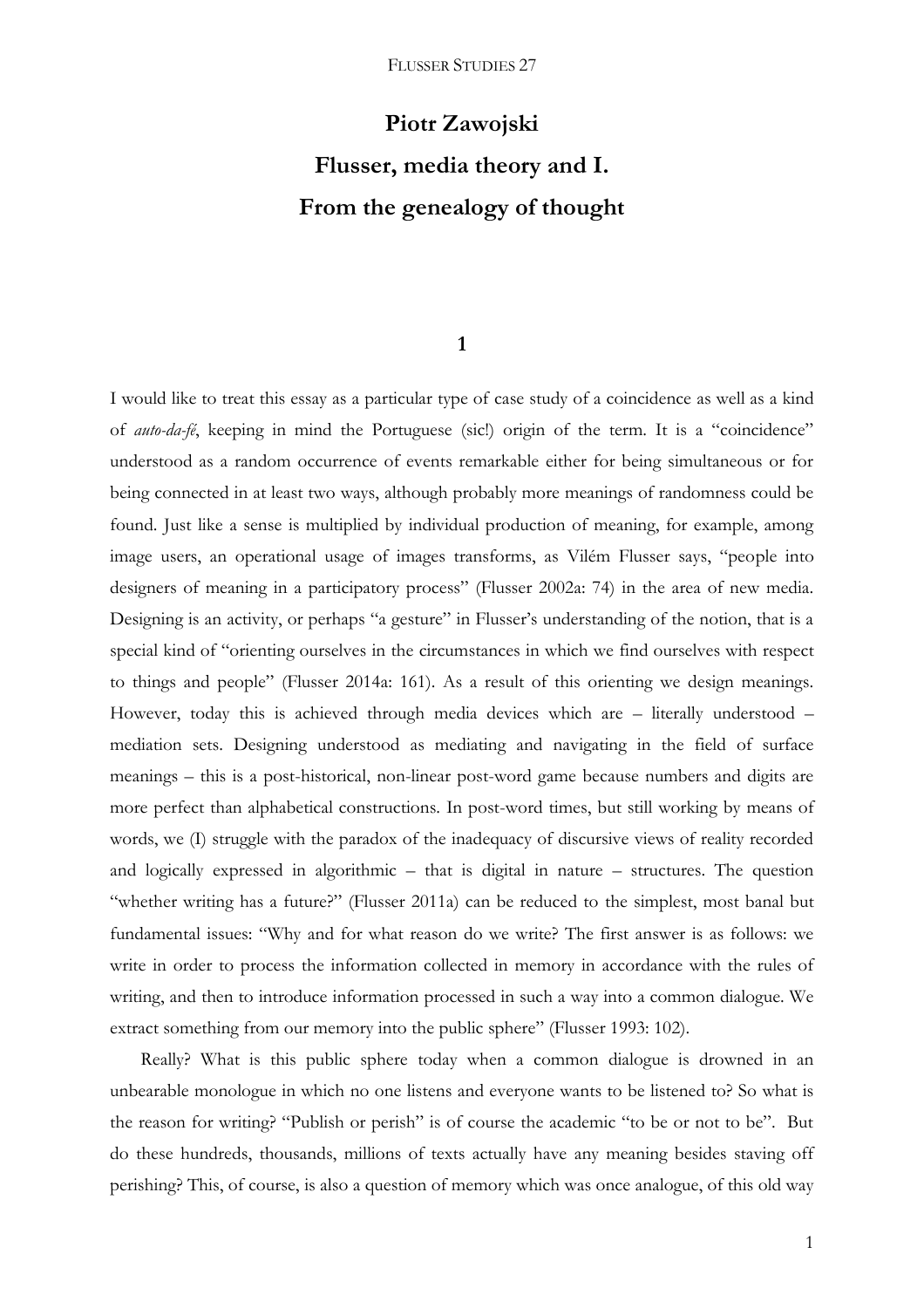of inscribing into one's own mental database important writings which can be packed in a suitcase or in a cache, a mobile library. Clearly  $- I$  add it just as a side note – this involves a huge risk which was described in a dramatic tone by Flusser when it turned out that the bag with his writings (some published but mostly unpublished) was stolen from his car parked near a hotel in Paris probably in 1990. "It was found again in a nearby street with the contents intact. The thief found no value in them. A discarded literary judgement" (Flusser 1998) - Flusser commented wryly.

This bag undoubtedly constituted a part of his memory. It contained texts categorized in a specific way, put into different file folders – about thirty unpublished essays in Portuguese, English and German on art and phenomenology. Another folder contained "texts published" in European periodicals after returning from Brazilian exile, yet another (entitled "New York") included a manuscript of a speech on the future of television – it is probably the essay *Two Approaches to the Phenomenon "Television"* (Flusser 2019). And a lot of other texts, documents, manuscripts and notes. The bag – a habitat of memory – was found, and Flusser made it a metaphorical container for his "cache" memory. One can only ask what would have happened if the thief had not abandoned it? Would Flusser have lost, or would we – prospective readers of these texts – have lost them altogether? Would it have been a loss comparable to the one which could have happened if Max Brod had fulfilled Franz Kafka's testament and neither Flusser nor we would have read *Trial*, *Castle* or *Amerika*?

By the way, it all happened in the "pre-computer" era. Today, despite the possibilities of collecting data in cloud computing there are still smaller or larger tragedies related to "data loss", which is probably connected with human privilege of remembering, but also of reminiscing. According to Flusser, it is a quality, which distinguishes us from other beings, something that constitutes our "human dignity". it is now strengthened by systems of "electronic storage" but also of "electronic memories" which are "simulations of some of our brain functions" (Flusser 1999: 204). Electronic, or rather digital (Flusser is in fact a "pre-digital" thinker in the sense of chronology, in spirit, of course, he is a philosopher of the digital turn) memory machines caused deep transformations of information storage processes but also of our memory assisted by digital memory prostheses. Anticipating consequences of digital storage of information, the philosopher drew attention to the fact that, in accordance with the second principle of thermodynamics, all information in a closed system, such as a human society, must be destroyed in the course of time, but in fact the sum of all available cultural information is constantly growing. It is cultural memory that makes us anti-natural beings. "Within our own culture this reification of the capacity of memorizing has resulted in such concepts as the "soul", the "mind" or the "self", and by extension also the concept of "immortality" (Flusser 1988: 1).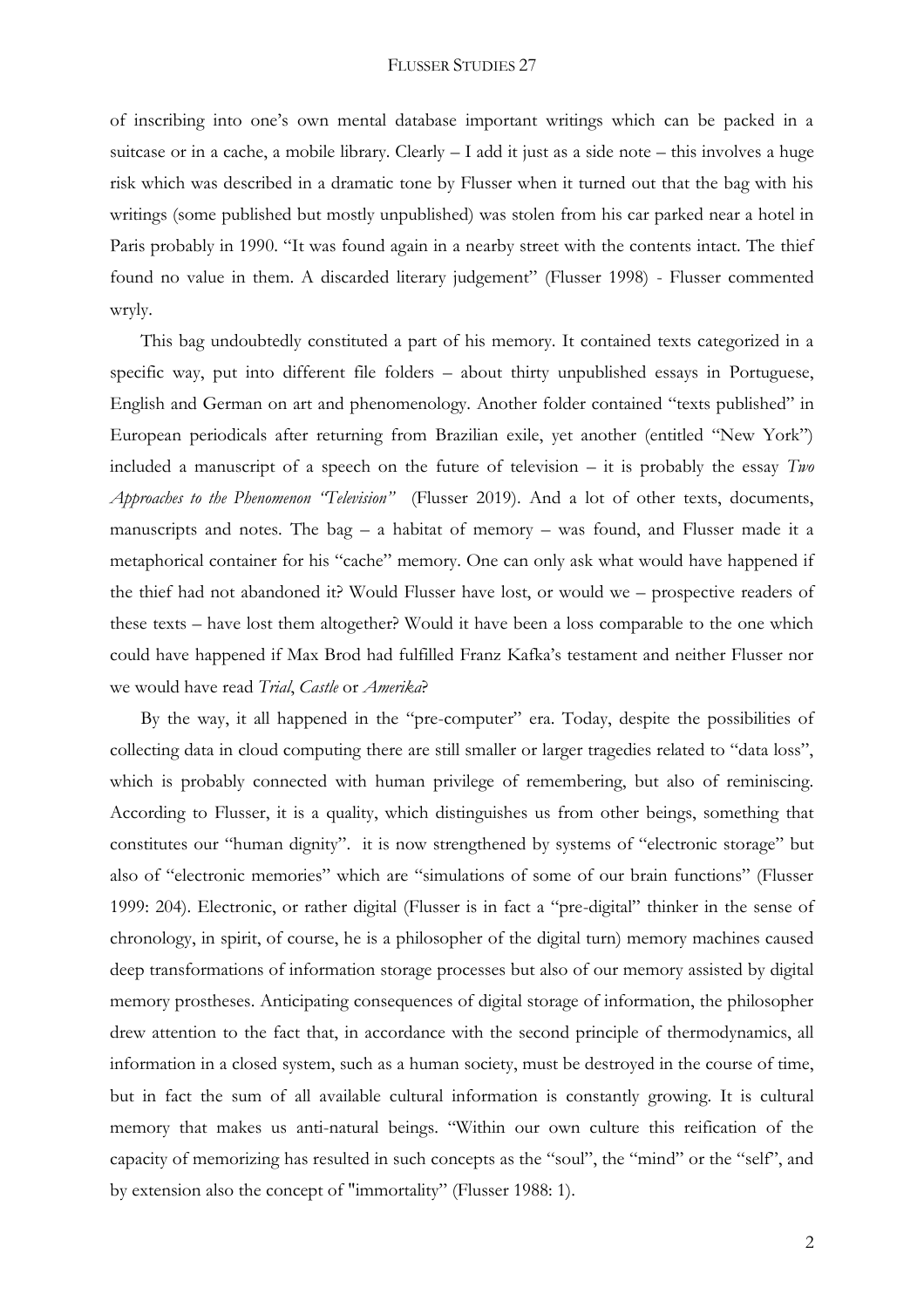**2**

Perhaps, as in the case of William Gibson – the creator of the cyberspace concept who did not use the web although he could – Flusser might have had a problem with electronic literacy. *The Bag* is a symbolic and practical interpretation of the fundamental *omnia mea mecum porto* principle. Flusser could have thought and documented his writings in pre-internet epoch in this way. His bag contained a compact version of everything that travelled with him in his nomadic wanderings around the world. When he returned from the exile lasting more than thirty years, he began to conquer the new (old) world with his innovative concepts, which, in the late 1970s and in the 1980s, could seem to be like futuristic philosophical speculations.

"Travelling Library" ("Reisebibliothek") by Vilém Flusser is an interesting source of knowledge about his philosophical inspirations and intellectual borrowings. Even such an original thinker as Flusser was not, after all, an innate and fully independent philosopher, although he was reluctant to admit to his reading inspirations, consistently avoiding footnotes, citations or bibliographic references. This may be the task for a critical reader – to examine how "visionary" (hypo)theses or forerunners of thinking about media breakthroughs may be discovered in the realm of philosophical hunches emerging here and there (at that time). So, what was in the cache library hiding non-existent footnotes in Flusser's texts? "If we take a closer look at the list of books in this private library, we recognize that the selection is widely ranged: one can find not only basic philosophical masterpieces (e.g. Wittgenstein's *Tractatus*, or Heidegger's *Sein und Zeit*), or secondary literature on philosophy, but also important pieces of classical literature (e.g. *Doktor Faustus* by Thomas Mann, or the poetry collection, *Blanco* by Octavio Paz) and even informative literature such as Sokolski's textbook about playing chess, *Lehrbuch der Schacheröffnungen* (1965). Therefore, this personal collection, which can be found in the Berlin archive only, is an important source of Flusser's personal interests in different field" (Jóri, Schindler 2017: 4).

So – here I go back to the thread after a brief departure – I treat this case study of a coincidence in a way it can be understood in the area of, *inter alia*, the humanities. It is the use of a method of studying a specific, individual phenomenon, work, artist or artefact that can be, but does not need to be treated as a *pars pro toto* of a broader, comprehensive and universal phenomenon, if "universal" can still be used today. The explanatory value of the case study does not necessarily emerge from the possibilities of generalization on the basis of a specific, deep description of the case being analyzed. In Polish, my first language, the word "case" means "przypadek" which also has an alternative meaning. It is destiny, fate, *ananke*, inevitable necessity, a twist of fate, predestination, serendipity.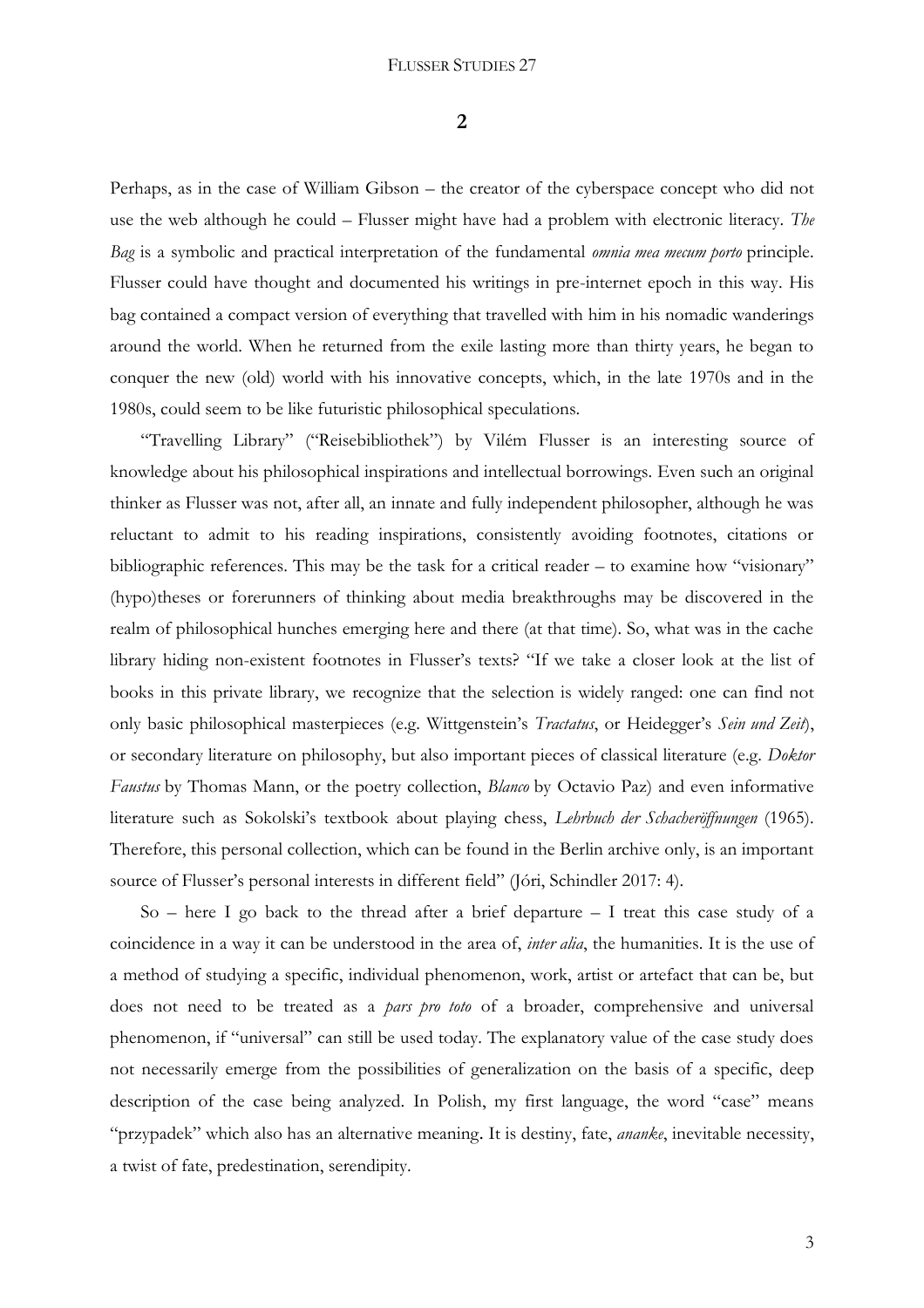I can successfully refer both of these ranges of randomness to my encounter with the Czech philosopher, which was, to a large extent (although the size is another matter in this case), the result of a twist of fate or a coincidence. A coincidence is an important part of our existence, it is also often the beginning, the original accident – as Paul Virilio would say (although in the Polish translation of his book *L'accident orginel* (2005) the word meaning "first-born" was used (Virilio 2007)) – with far reaching consequences. Virilio, who is often quoted in the discussions on the philosophy of new media together with Flusser or Jean Baudrillard, uses the ambiguity of the term *accident*: in both French and English it can mean either "a coincidence" and "a catastrophe". He is thinking in terms of a coincidence, and this imposes, or rather forecloses a specific strategy. He accepts lack of regularity and the need to describe reality in terms of paradox in the awareness that the negative ("accidental") part of social development is just something inherently present in the dromosphere. "According to Albert Einstein, events do not happen, they are there and we merely encounter them in passing" (Virilio 2008: 70).

In the course of our life we encounter not only coincidences, but we accidentally cross paths with people, books or events that may significantly affect the personal, intellectual, research or scientific dimensions of our lives. For the purpose of this text I call these random and farreaching coincidences primordial accidentalism, that is adventitious occurrence of certain phenomena which happen although they are not necessary. The only certainty emerging out of such coincidence is such contingency. This, as you know, even "a throw of the dice will never abolish chance," as Stéphane Mallarmé claims in his brilliant poem (Mallarmé 1956).

# **3**

So, where do our intellectual fascinations stem from? Why are we drawn to certain books or characters, remain uninterested in others, and treat still others as ephemera rather than durable features of our theoretical thought constructions? Can this be rationalized, explained, derived from (a) set(s) of readings, artistic or philosophical inspirations, even though they appear most often accidentally and may remain with us either for a long time (forever) or only for a moment stretched in time? Before I read Paul Feyerabend's autobiography *Killing Time* (1995) I had read many of his scientific works. *Against Method*, a manifesto of epistemological anarchism and a dadaistic manner of conducting philosophical reflection, confirmed my intuitions formulated while shaping my view on methodological inefficiency of paradigmatic canons which, until a certain (historical) moment, legitimated particular cognitive strategies in the spirit of an objective and rational cognitive pattern. In *Killing Time*, however, I discovered an image of an actual man – not only of a philosopher or thinker, scientist or intellectual, but, above all, a man who is very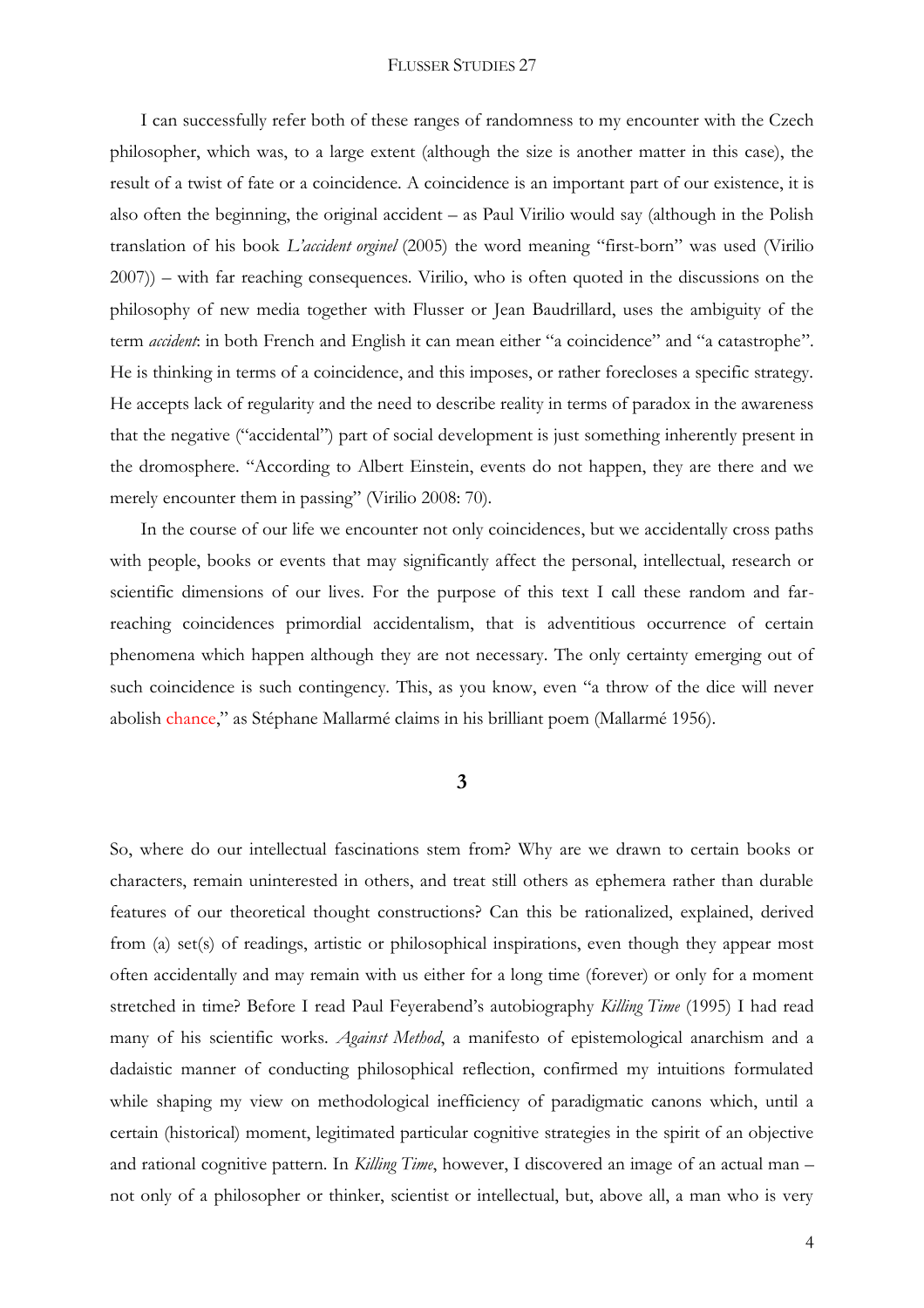close to me, with whom I could probably make friends. Simply "[N]either science nor in rationality are universal measures of excellence [to be found]. They are particular traditions, unaware of their historical grounding" (Feyerabend 1993: 7).

# **4**

My story of an accidental meeting with Vilém Flusser's thought confirms what I have written above: a coincidence, a surprising fortune, concurrence of circumstances, but also, as I want to believe, a kind of necessity arising from a convergence of thinking about the consequences of image proliferation and visual production emerging in various academic environments. First and foremost, however, this accidental meeting arises from reflection upon the expansion of technically produced images and from taking the images to be tools or means of describing the most important transformations occurring within post-historical civilization, in short, the effects of techno-cultural movements remodelling the entire "tectonics" of media-mediated culture.

In the early 1990s, the name of Flusser started to appear in the orbit of my interests, although I cannot actually recollect in what circumstances. Some echoes of his concepts, mainly from *Ins Universum der technischen Bilder* (1985) began to reach out to me, at first by means of other academics. Unfortunately, I did not know German, and an English translation did not yet exist (it appeared in 2011. I had therefore read two fragments of this book in Polish translation (Flusser 1994) only after reading *Towards a Philosophy of Photography* – in my view the most important of Flusser's works then and perhaps in general. This book was created as a result of Flusser's encounter with Andreas Müller-Pohle, then, at the turn of 1970s and 80s, an artist in his thirties, not very widely known, but who had already had a few individual exhibitions. Their first meeting took place in 1981 at a symposium in Düsseldorf. During the next ten years of their cooperation, their exchange of ideas and Müller-Pohle's publishing initiatives resulted in remarkable texts, books and exhibitions. Moreover, soon became Müller-Pohle became an important figure in both practice and reflection upon the digital turn in photography and more broadly in visual arts. Under the term "visualismus" (see. Müller-Pohle 1980), the development was alread visible in his statements as an artist, publisher and theorist. It is worth recalling because today hardly anyone remembers that without the inspiration coming from Andreas Müller-Pohle, neither of above mentioned works, that is *Towards a Philosophy*... and *Into the Universe of Technical Images*, may have developed as they did. This is supported by a declaration in the second publication: "Without Andreas Müller-Pohle, whose photographic and theoretical work has had a strong influence on me, this book would either not have been written at all or would have been written very differently" (Flusser 2011b: V).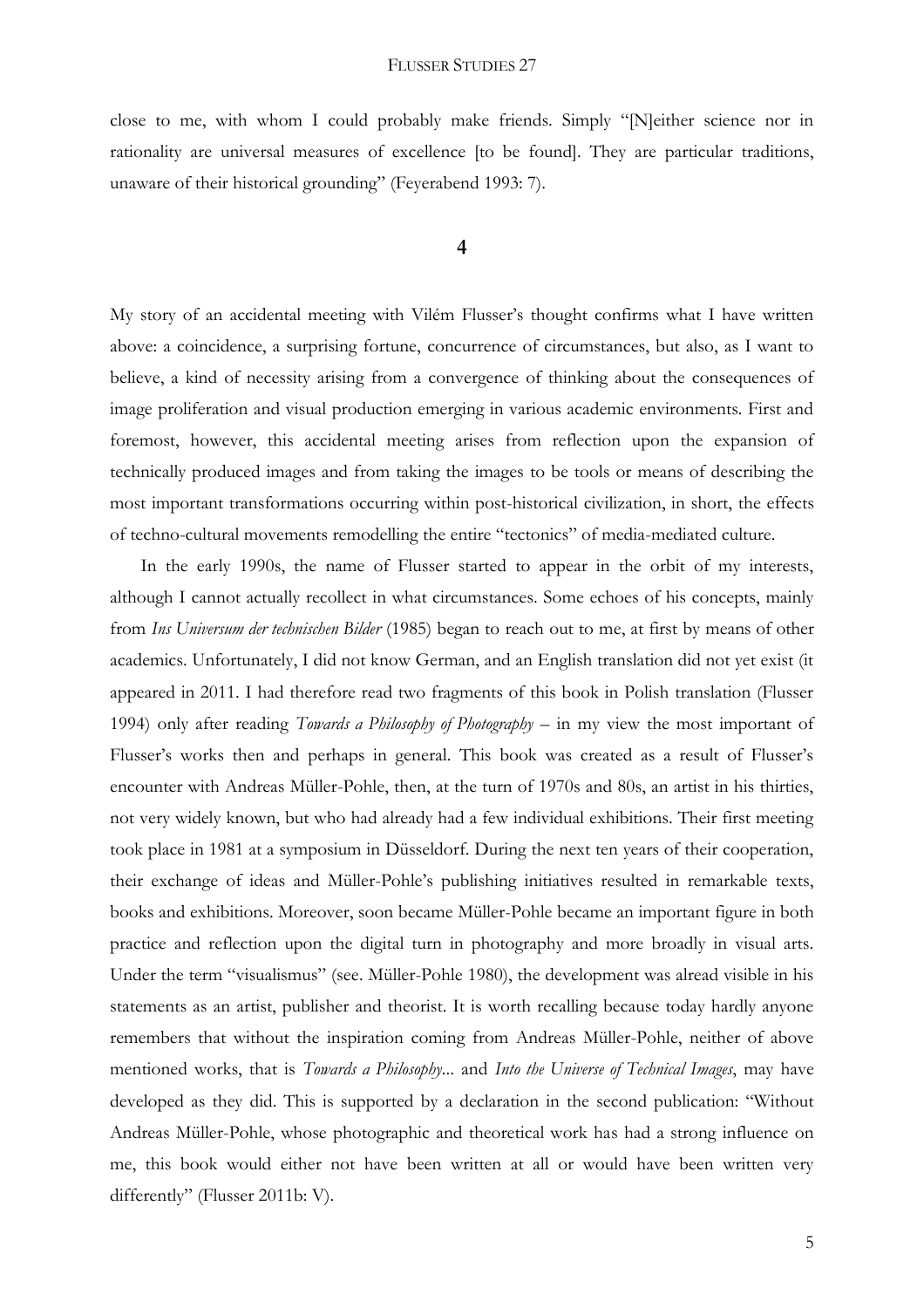I point this out because Flusser's meeting with Müller-Pohle, who in 1979 established European Photography photo magazine and publishing house, seems to be of ground-breaking importance for the development of the Flusser's thoughts on photography, media, technical images and cameras. At the moment of writing these words (March 2019) I am looking at the 104th issue of *European Photography* (from the previous year, with the guiding theme of *Travel – The Outside Perspective*). One of Flusser's first publication devoted to photography was an essay published in the catalogue of Müller-Pohle's works, entitled *Transformance,* in 1983 (Müller-Pohle 1983). The title of this very interesting project was formed as a neologism combining two concepts (transformation/performance). The project involved 10,000 thousand photographs taken on the move and without looking into the viewfinder. Once again in this text a motif of coincidence returns because the photos were in fact created accidentally. This short essay by Flusser was probablty written shortly before *Für eine Philosophie der Fotografie*, and although primarily a brilliant analysis of the photographic series by Andreas Müller-Pohle, the statements concerning the relationship between a photographer and a camera, a photographer's eye and hand (a matter of gesture), the role of a coincidence and necessity, or finally the world dominated by cameras and similar machines, and apparatuses – can be regarded as a harbinger of the philosopher's further reflections on the essence of photography.

From the reflection on Müller-Pohle's works to *Für eine Philosophie der Fotografie* (1983), to *Ins Universum der technischen Bilder* (1985), Flusser developed distinctions among three essential types of images with reference to history: prehistoric, historical and posthistorical images, with photography representing the last, posthistorical type (Flusser 2002b: 126). However, equally important is the concept of transition from alphanumeric society to numeric society, which was brilliantly presented in an extremely important essay *Alphanumeric society* (Flusser: 1995). This is another area in which Flusser predicted many of the consequences of the digital revolution he did not live to see. Recently I have written more on this topic in my other text (Zawojski 2018: 14- 21) stressing that the digital revolution did not actually begin with the invention and expansion of digital machines, but with the concepts by Descartes and Leibniz who were first to recognize the primacy of numeric over alphabetic thinking, and to understand that any reasoning can be essentially reduced to calculations using digits and numbers. Today computational procedures have become a universal way of understanding reality by replacing linear reading of the writing and texts, therefore, those who read and write "alphabetically" and not "numerically" paradoxically lose and at the same time gain their importance. In fact, their exclusiveness is an expression of increasingly rare and marginalized skills, which once again can seem paradoxical at a time when "everybody writes" – books, for example, which are nowadays written especially by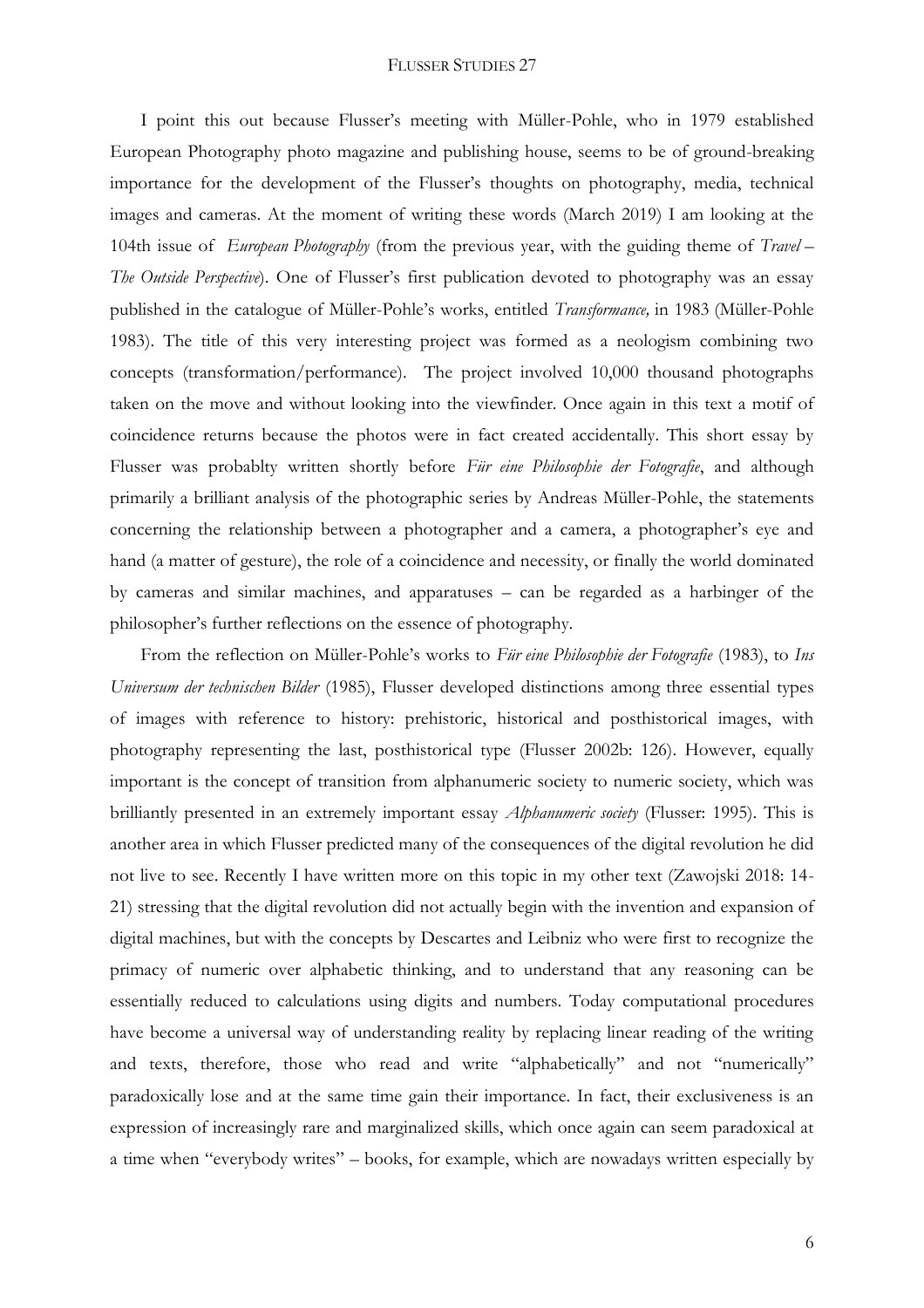celebrities and not even the "intellectual" ones: by actors, athletes, musicians, politicians, chefs, television presenters, even by children.

My first encounters with Vilém Flusser's thought in the mid-1980s were formed as a kind of response to impulses and incentives from Andreas Müller-Pohle and substantiated after reading a synthetic text published in a prestigious journal *Leonardo*. I read it probably at the turn of 1980s and 90s. It was like a revelation: simplicity combined with intellectual refinement. It provided a natural context for my own research, a framework for thinking further about a not yet quite conscious "phase" transition within the scope of image culture and media culture *en général*. I was particularly fascinated by a bibliographical note in which, contrary to the rules in force in the journal, bibliographic references to texts and authors quoted in the article were not listed, there was only a laconic note: "This paper is based on four essays, two of which I published in Brazil, "Natural: mente" and "Post-historia", in Portuguesse; and two in Germany, "Für eine Philosophie der Fotografie" and "Ins Universum der Technischen Bilder", in German. It also contains elements of an essay on the future of writing which is in progress" (Flusser 1986: 331).

Additional explanations included information about a few inspirations – Heidegger's analysis of "Ding" and "Zeug", Abraham Moles's theory, Adorno's criticism of the Marxist dialectic, reflection upon Roland Barthes's arguments against certain concepts of Walter Benjamin concerning the subject, as well as the use of philosophical intuition of Adam Schaff and Ernst Bloch. This is not all, however, because it turns out that both Martin Buber's analysis of intersubjective existence and a discussion between the author and Jean Baudrillard on German television in 1986 influenced the final shape of the discussed text. Perhaps neither before nor after did Flusser so minutely "confess" his own inspirations; it seems, moreover, that his overwhelming desire to present himself as a thoroughly original philosopher made him very reluctant in disclosing his connections in an open and explicit manner. Is it, however, of any importance today except for the psychological feature of this outstanding figure who, as one may guess, was not excessively modest? It is, of course, only a speculation, building an image of such an extremely complex figure who is not amenable to simple assessments.

After reading this article I already knew that I had to acquire at least one of the texts which had been published in English. I thought most of all about *Für eine Philosophie*... and actually its first English edition; I acquired this small book with help from my friends in Germany. It is worth remembering that this was happening in a "pre-Amazon" era (the company was founded a few years later in 1994). Therefore, the easiest way to get the publication was to go to a university library in Germany or Switzerland, or to ask friends to order the desired book in a German bookstore. In short, in such a way one day I was able to open a parcel containing *Towards a Philosophy of Photography* (not to mention the fact that it was the first European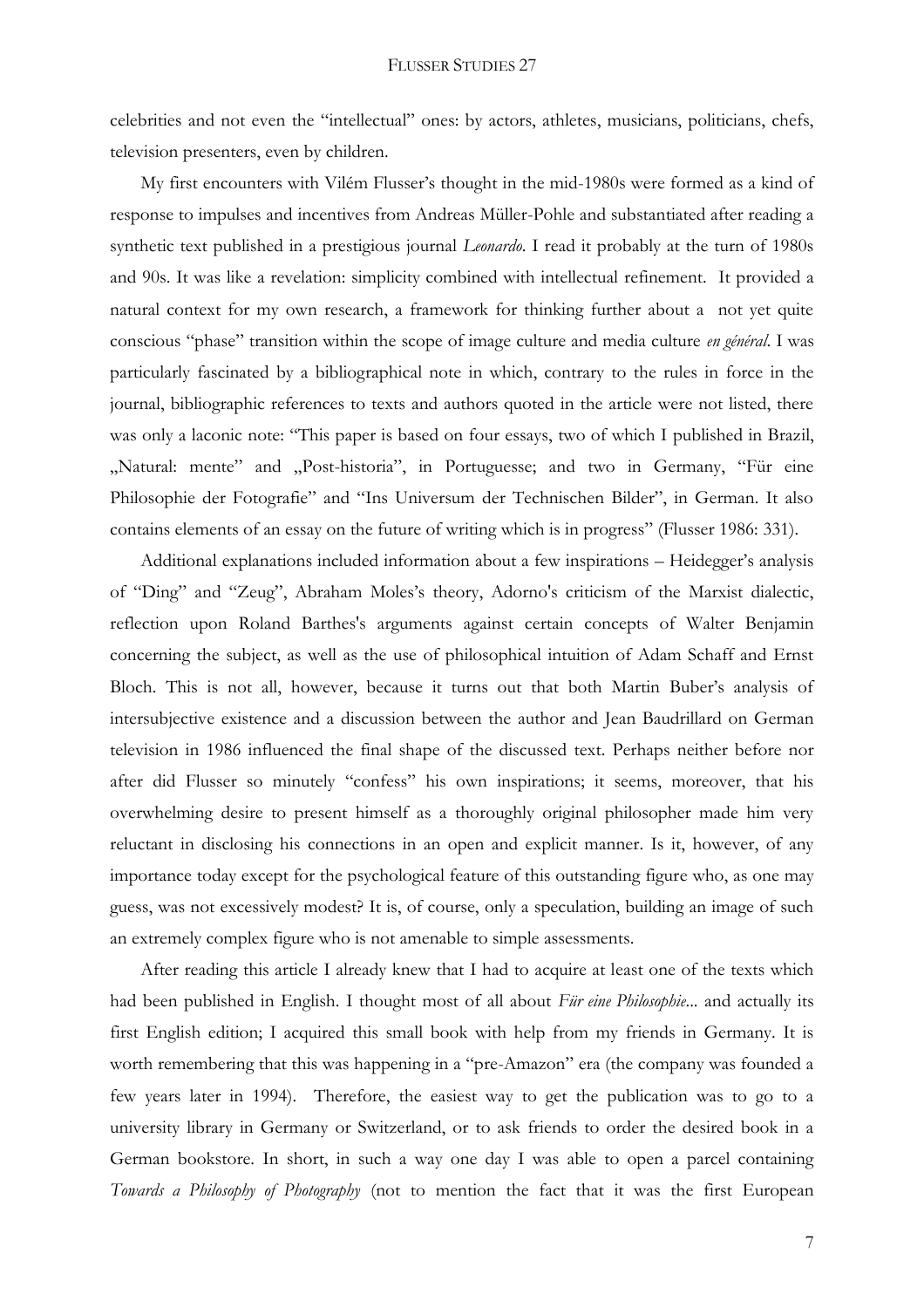Photography edition from 1984) including information that "the editor of the English edition" was Derek Bennett. Actually up till now I do not know whether Flusser controlled the English version of the text which he had written in German; moreover, I have never actually got to know in which language the book was originally written, although it is commonly believed to be created in German; but perhaps one day somebody will find manuscripts proving that Flusser wrote it in English, or that he simultaneously wrote it in two languages, or maybe there is another story connected with it. It is common knowledge that after a few years another version of the translation of this text was published in the London publishing house Reaktion Books (Flusser 2000), which I mention anticipating facts concerning a Polish translation of this book.

After these intricacies of historical cases and coincidences I would like to emphasise one more time – perhaps if not for the invitation and encouragement from the young German artist, Andreas Müller-Pohle, photography might not have become the main motif of Flusser's philosophical reflection immersed in research on the role of media apparatuses in culture. This is the way the original philosophy of media was being born, and in the future Müller-Pohle himself was to initialize the first German edition of the ten-volume collection of the Czech philosopher's writings within the framework of Edition Flusser that was published by European Photography. As is widely known, to this day many publishing initiatives both in German and English have caused considerable mess in subsequent editions of Flusser's works – those pulled from archives as well as those already published. But this is a completely different story.

## **5**

When I eventually could read *Towards a Philosophy of Photography* I was delighted by the simplicity of language and the depth of philosophical reflection on the essence of photography. Flusser's reflection became the starting point for creation of a universal interpretation of technical images and, more broadly, an innovative theory/philosophy of media. I translated this book for my own purposes, bearing in mind that the editorial note includes the information that the text "was originally published in German". By then I was convinced that the book should be published in the Polish language, I was also wondering about a possible publisher. After a few unsuccessful attempts to engage academic publishing houses in the publication of the book I found out – again accidentally – that the publishing house of the Academy of Fine Arts in Katowice was very interested in making such a book available. One more time it turned out that artists are definitely closer to Flusser's concepts than academic thinkers.

So, I had my translation of the English version and the memory of the original Germanlanguage version. And there another coincidence occurred which I once wrote about (Zawojski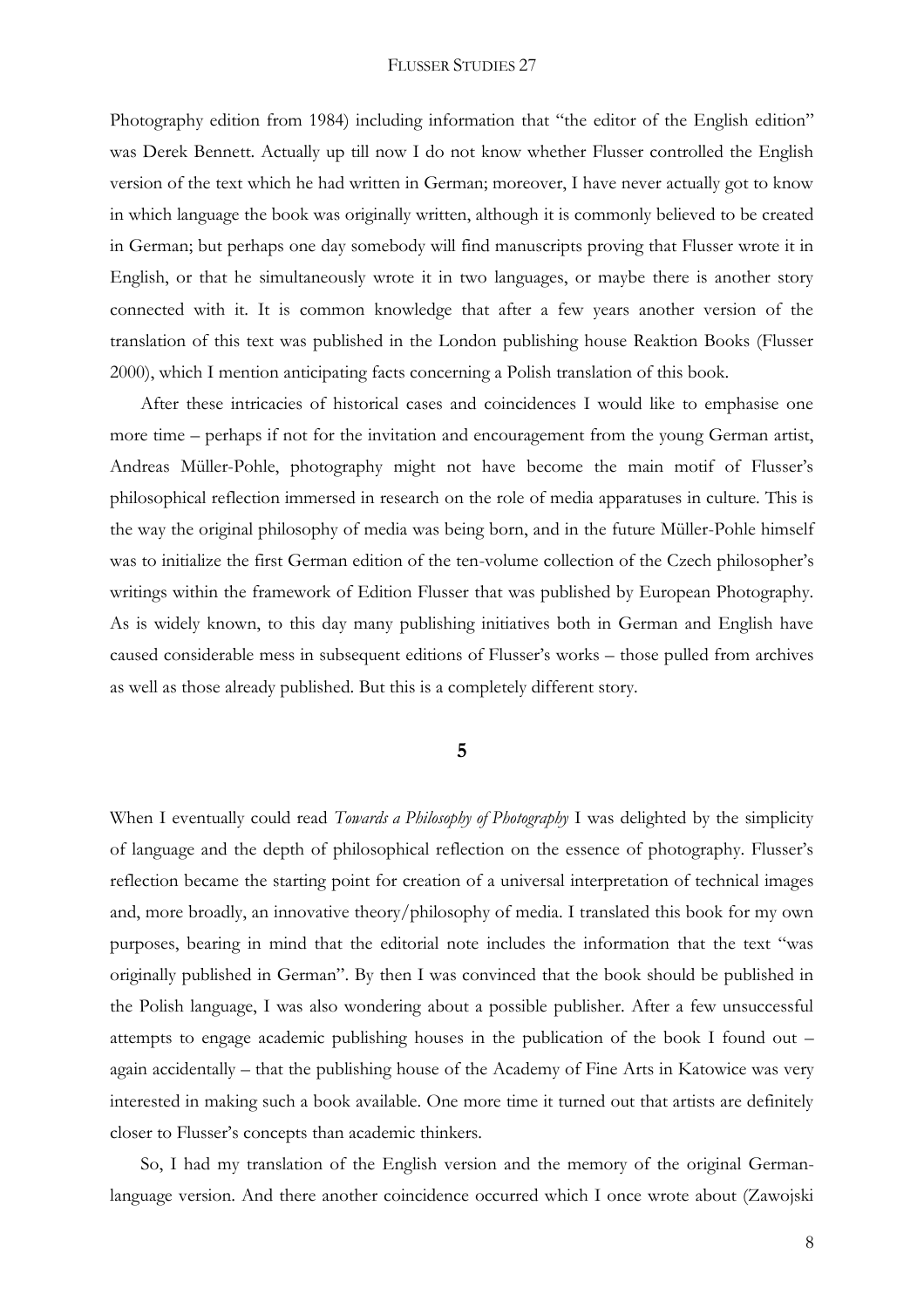2009: 55–58). After one of my lectures discussing Flusser, Jacek Maniecki, one of my students at the time, said that he had translated (from German) the Flusser's book some time earlier. Eventually I edited the text, taking into account my translation from English and prepared it for print (Flusser 2004). I also wrote quite an extensive introduction which was one of the first broader discussions of Vilém Flusser's ideas in Poland. The book itself was met with a certain response from reviewers, commentators and researchers, although I have to add that the reception took place in a relatively narrow circle of intellectuals (Zawojski 2016: 195–198). Neither the book nor its author gained such recognition or popularity in Poland as great (and fashionable at the time) intellectual "celebrities" such as Jean Baudrillard, Gilles Deleuze, Richard Rorty, Zygmunt Bauman, Michel Foucault, Jacques Derrida, to name only a few. To complete the image it is worth mentioning that *Towards a Philosophy of Photography* had a second Polish edition (2015) which was significantly changed. I want to believe that it was simply improved compared to the first version of the translation.

My concepts of (new) media theory, especially with regard to artistic practice, which I formulated in the subsequent books written during the past two decades, are undoubtedly deeply rooted in the inspirations I took from reading Vilém Flusser's texts. This circle has been constantly expanding which is related to numerous publications in English and Polish, inter alia, *Kultura pisma. Z filozofii s*ł*owa i obrazu* (2018) prepared by Przemysław Wiatr, containing many texts

which had not been published previously. It is a pity that only a few of the articles include additional bibliographic notes such as date of creation, place of publication or a lack of it or information concerning the purpose of writing a given article and connection with a particular lecture or event. The readers only learn that all texts were translated from English and had been originally written in the 1970s and 80s. From my, and probably not only my, point of view it is a significant fault of this otherwise very interesting selection of essays – and the first one in Poland – presenting in a cross-section of Flusser's philosophical, theoretical, aesthetic and media interests.

# **6**

Vilém Flusser stubbornly hid his inspirations or sources in specific readings, texts and authors, yet one should keep in mind that he could afford this while functioning outside the academy and requirements of "scientific publications". I decided to combine two strategies in this text – to refer to the form of an essay as it was practiced by the Czech philosopher, but, at the same time, to precisely locate my borrowings, quotes and references. How has Flusser shaped my research,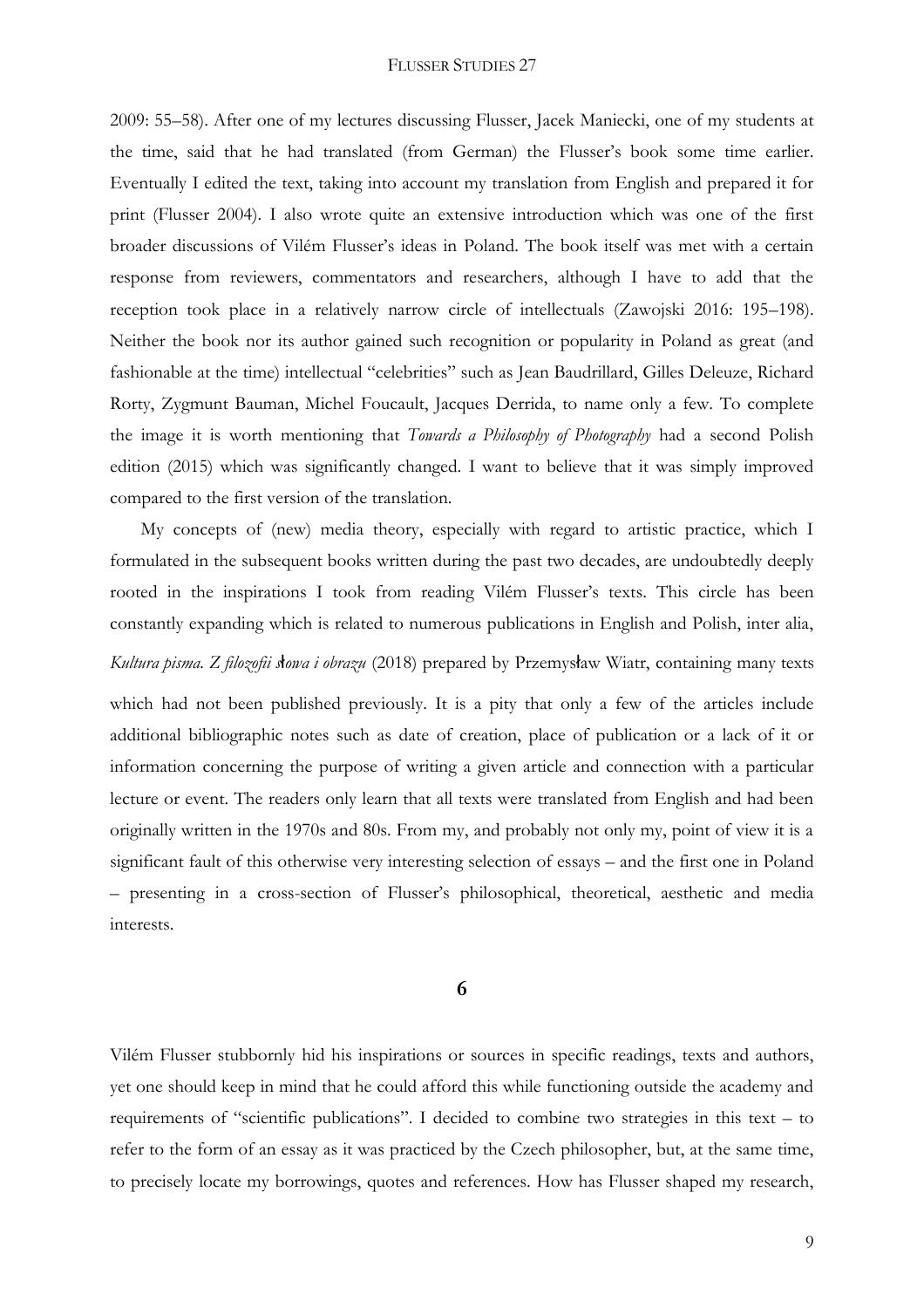primarily in new media theory? I do not want to delve into details in here. I rather think about what might be called a methodology determining research strategies and tactics. And what unexpectedly appears in this point is ... pilpul. I encountered it quite late in Flusser's writings (see: Flusser 2014b), after reading most of his basic texts. It seemed to be *post factum* – even if not a literal (as, in brief, a method of studying Talmudic texts), then certainly a metaphorical way of conducting reflection, "talmudizing", "Talmudic thinking", that is, devoting oneself to misleading fantasies, playing, thinking about what should not be thought about, disregarding orthodoxy, abandoning abivalent logic in favour of multivalent logic. Pipul is a method of thinking and reasoning "around" a certain issue, just like comments on the pages of Talmud circle around a central sentence, which constitutes a semantic axis entangled by a net of comments. Today we would call it a hypertextual or rhizomatic structure; although particular parts of the rhizome focus around a central axis, further elements simultaneously discredit or even deconstruct this axis, and always enter complex semantic and spatial relations. The book page loses its linear form in favour of a non-linear movement – sometimes circular, at other times not resembling any regular figures. It is simply rhizomatic, fractal-like but only in the sense that it has a ragged and billowy appearance. Yes, pilpul is definitely a method of thinking/writing, which is close to me in a special way, and in a metaphysical way, it probably brings me closer to Flusser.

# **7**

Finally, I will explain the title of this text, which had actually been created before the text itself and it, was supposed to refer to something a bit different. Instead of "I" it was to include "we," referring to those not very numerous Polish humanists who study, not to say follow, Flusser's thought. However, as it often happens in the process of writing, that is while arduously typing letters their linear rows, I began to head in a little different direction, not exactly the one I had intended; the letters began to rule by imposing their internal rhythm on the final shape of the text. This exactly is the logic of the letter, but also the logic of writing. The title is a reference to the acclaimed article by Sergei Eisenstein entitled "Dickens, Griffith and we," which was first published in 1944 (Eisenstein 1959). In brief, it referred to inspirations of Soviet filmmakers in the time of creating foundations of *avant-garde* cinema in the 1920s. They learned from the experience of the American director David Wark Griffith, who in turn had based his formal and stylistic experiments on Charles Dickens' prose.

What connection does it have with Flusser? Apparently none. Yet for me the first moment of recognizing the way in which Flusser's thought determined, or built, foundations of my thinking about new media is of a fundamental value. It should be added that the English version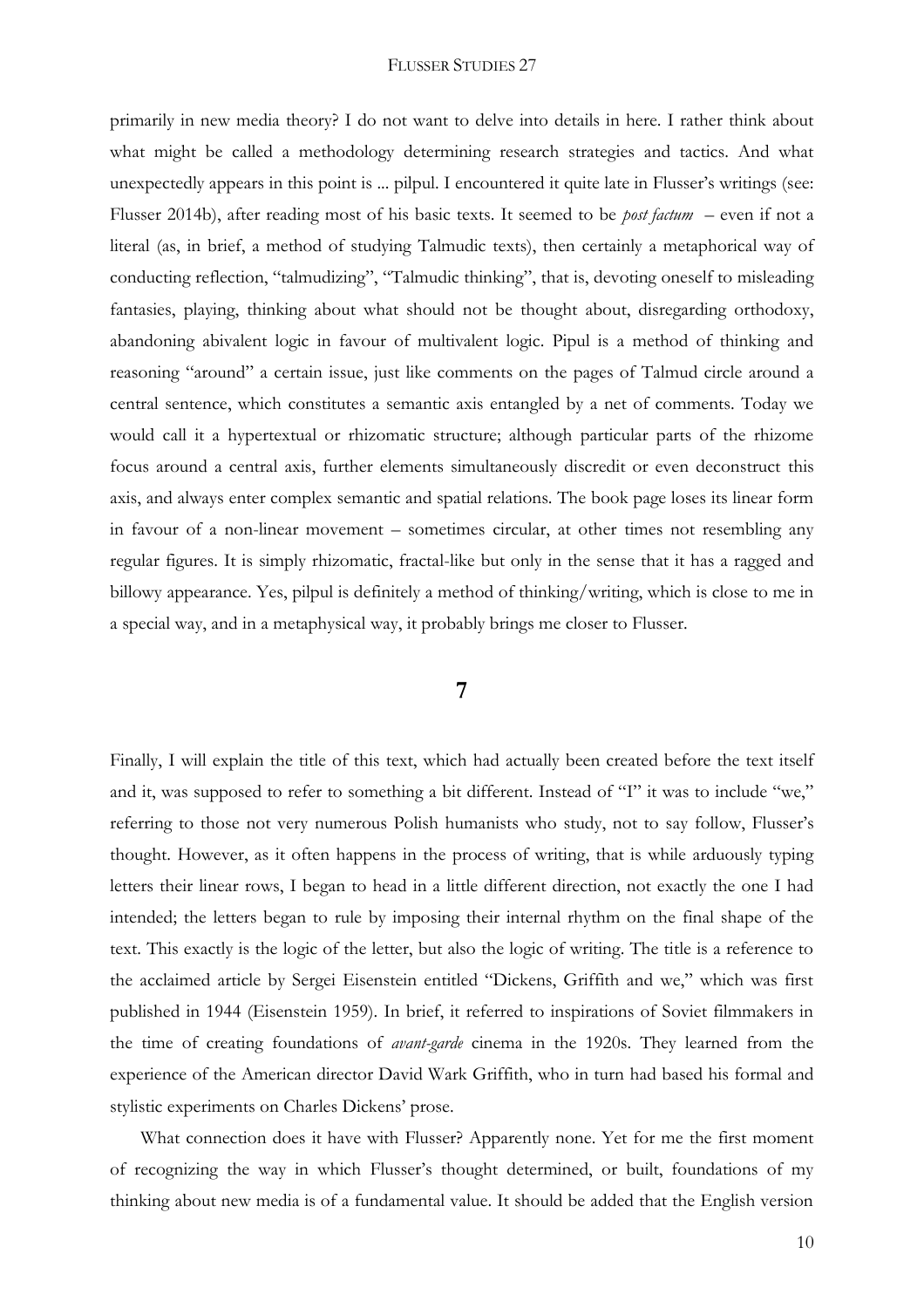of the title of Eisenstein's text was arbitrarily changed to *Dickens, Griffith, and The Film Today* (Eisenstein 1977). My old theoretical film study roots make me point out the fact that in the past I left, maybe only seemingly, film theory and entered the world of new media theory. However, I ask myself whether the knowledge of film (and its theory) wasn't a kind of gate I could go through in order to conduct the theory of new media. Whether successfully or not – that is another thing. It is not up to me to assess.

This type of circulation of thoughts, like certain intermedia (literature – film) transactions, is also a type of idea migration, which sometimes contributes to creating specific "schools" in art, science and knowledge. A strong thought, regardless of the discipline, has a nomadic nature, which in the case of Flusser was of particular importance, also in terms of his individual fate – he was a bit of a wanderer, vagrant and nomad. Nor is nomadism chaotic or random travelling to already known places and territories – because nomads return to places they have already visited with astonishing consistency - I regularly go back to Flusser's writings, constantly drawing inspiration, pure pleasure and often also delight from them (in the spirit of Barthes's reading texts which invite the readers to their own independent thinking). Perhaps this is one of the basic ways Flusser's thought seduces. An invitation to dialogue, an attempt to deal with often very problematic concepts, but also a feeling that a dialogic discourse conducted across paved thought paths should look exactly like this – somewhere aside from trendy mainstream reflections, in strange appendices to debates important for us now

# **References**

- Eisenstein, S. (1959). Dickens, Griffith i my. Trans. I. Piotrowska. In: Idem: Wybór pism. Selection, introduction and scientific supervision by R. Dreyer. Warszawa: Wydawnictwa Artystyczne i Filmowe.
- Eisenstein, S. (1977). "Dickens, Griffith, and the Film Today," In: *Film Form. Essays in Film Theory*. Edited and trans. J. Leyda. New York – London: Harcourt Brace Jovanovich.
- Feyerabend, P. (1995). *Killing Time. The Autobiography of Paul Feyerabend*. Chicago: The University of Chicago Press.
- Feyerabend, P. (1993). *Against Method*. London: Verso.
- Flusser, V. (1983). *Für eine Philosophie der Fotografie*. Göttingen: European Photography.
- Flusser, V. (1984). Towards a Philosophy of Photography. Göttingen: European Photography.
- Flusser, V. (1985). *Ins Universum der technischen Bilder.* Göttingen: European Photography.
- Flusser, V. (1986). "The Photograph as Post-Industrial Object: An Essay on the Ontological Standing of Photographs," in *Leonardo* 19, no. 4.
- Flusser, V. (1988). The Memory. <http://archive.aec.at/media/assets/b16fab97daa7df5ccd0d892c340b0541.pdf> (accessed: 26.02.2019).
- Flusser, V. (1993). *Lob der Oberflächlichkeit. Für eine Phänomenologie der Medien*. Bensheim und Düsseldorf: Bollmann.
- Flusser, V. (1994). *Ku uniwersum obrazów technicznych*. Trans. Andrzej Gwóźdź In: A. Gwóźdź (ed.). *Po kinie? Audiowizualność w epoce przekaźników elektronicznych*. Kraków: Universitas.
- Flusser, V. (1995). "Alphanumerische Gesellschaft," In: *Die Revolution der Bilder: der Flusser-Reader. zu Kommunikation, Medien und Design*. Mannheim: Bollmann.
- Flusser, V. (1998). "The Bag," Trans. M. Stapley. [http://www.nettime.org/Lists-Archives/nettime-l-](http://www.nettime.org/Lists-Archives/nettime-l-%099810/msg00081.html)[9810/msg00081.html](http://www.nettime.org/Lists-Archives/nettime-l-%099810/msg00081.html) (accessed: 26.02.2018).
- Flusser, V. (1999). "Memories," Trans. C. Kerkhoff-Saxon. In: T. Druckrey with Ars Electronica (ed.). *Ars Electronica: Facing The Future. A Survey of Two Decades*. Cambridge MA – London: MIT Press.
- Flusser, V. (2000). *Towards a Philosophy of Photography*. Trans. A. Mathews. London: Reaktion Books.